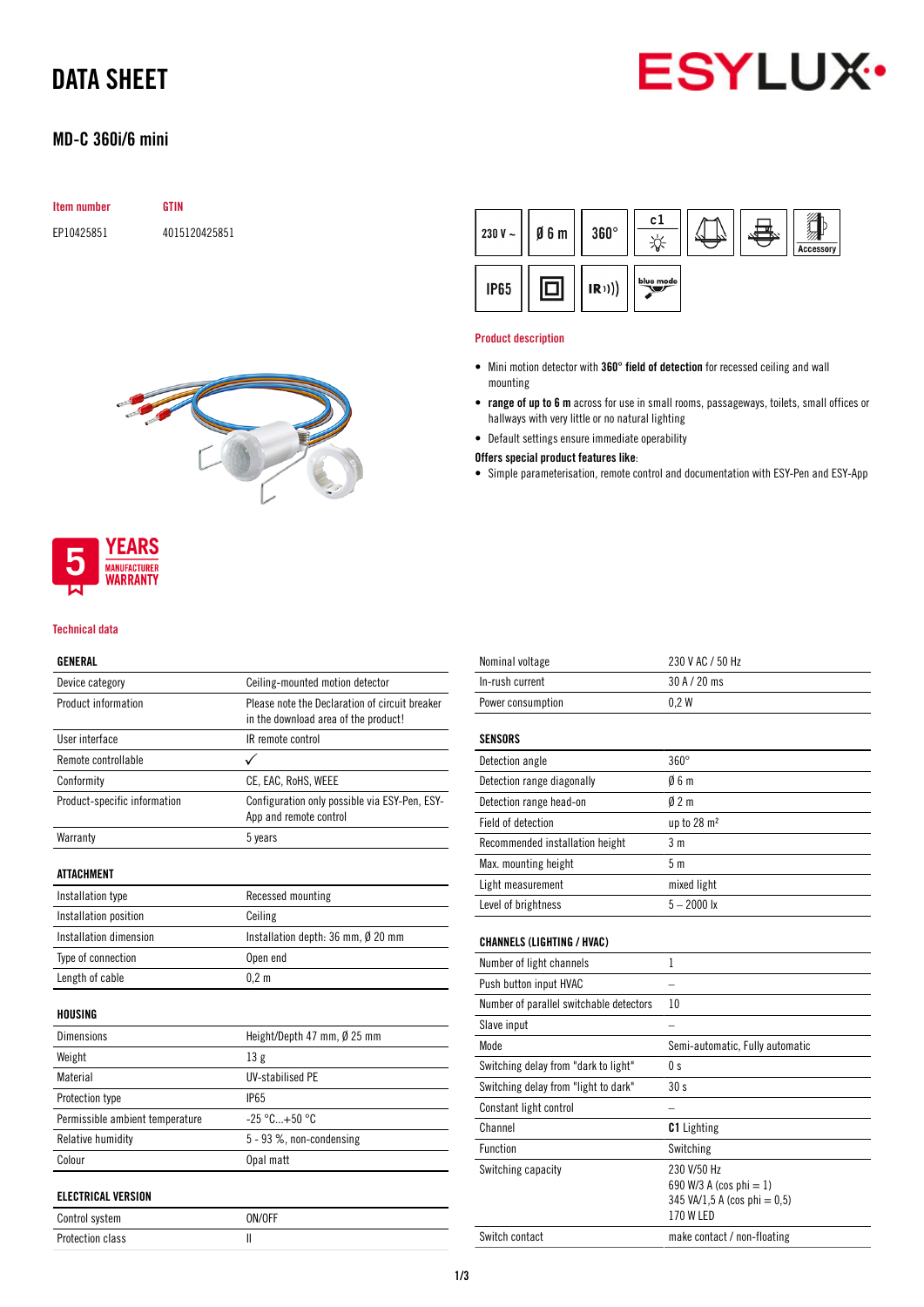# DATA SHEET



### MD-C 360i/6 mini

| <b>Item number</b> | <b>GTIN</b>   |                       |                                  |
|--------------------|---------------|-----------------------|----------------------------------|
| EP10425851         | 4015120425851 |                       |                                  |
| Push button input  | -             | Switch-off delay time | 60 s15 min (adjustable in steps) |
| Impulse feature    |               |                       |                                  |

#### Accessories

| <b>Product designation</b>           | GTIN          |
|--------------------------------------|---------------|
| Adapter                              |               |
| COMPACT MINI SPOTLIGHT ADAPTER 51/20 | 4015120426384 |
| Cover                                |               |
| COMPACT MINI COVER DKLK IP20 WH      | 4015120425967 |
| COMPACT MINI COVER DKLK IP20 GY      | 4015120425981 |
| COMPACT MINI COVER DKLK IP20 BK      | 4015120425974 |
| Electrical accessories               |               |
| <b>CURRENT LIMITING MODULE 230V</b>  | 4015120426353 |
| FILTER 230 V                         | 4015120426988 |
| Remote control                       |               |
| ESY-Pen                              | 4015120425356 |
| REMOTE CONTROL MDI/PDI               | 4015120425509 |

| <b>Scale drawing</b>                                             | <b>Field of detections</b>                    | <b>Detection range</b>                        |
|------------------------------------------------------------------|-----------------------------------------------|-----------------------------------------------|
| $20 \text{ mm}$                                                  | <b>ARRESTS</b><br>$\bullet$<br>B <sup>1</sup> | $\emptyset$ 6 m<br>Diagonally (A)             |
| $\overline{a}$<br>$36$ mm<br>lim <sub>m</sub><br>$25 \text{ mm}$ |                                               | $\emptyset$ 2 m<br>$\blacksquare$ Frontal (B) |
|                                                                  | He<br>n<br>$360^\circ$<br><b>Concerned</b>    |                                               |